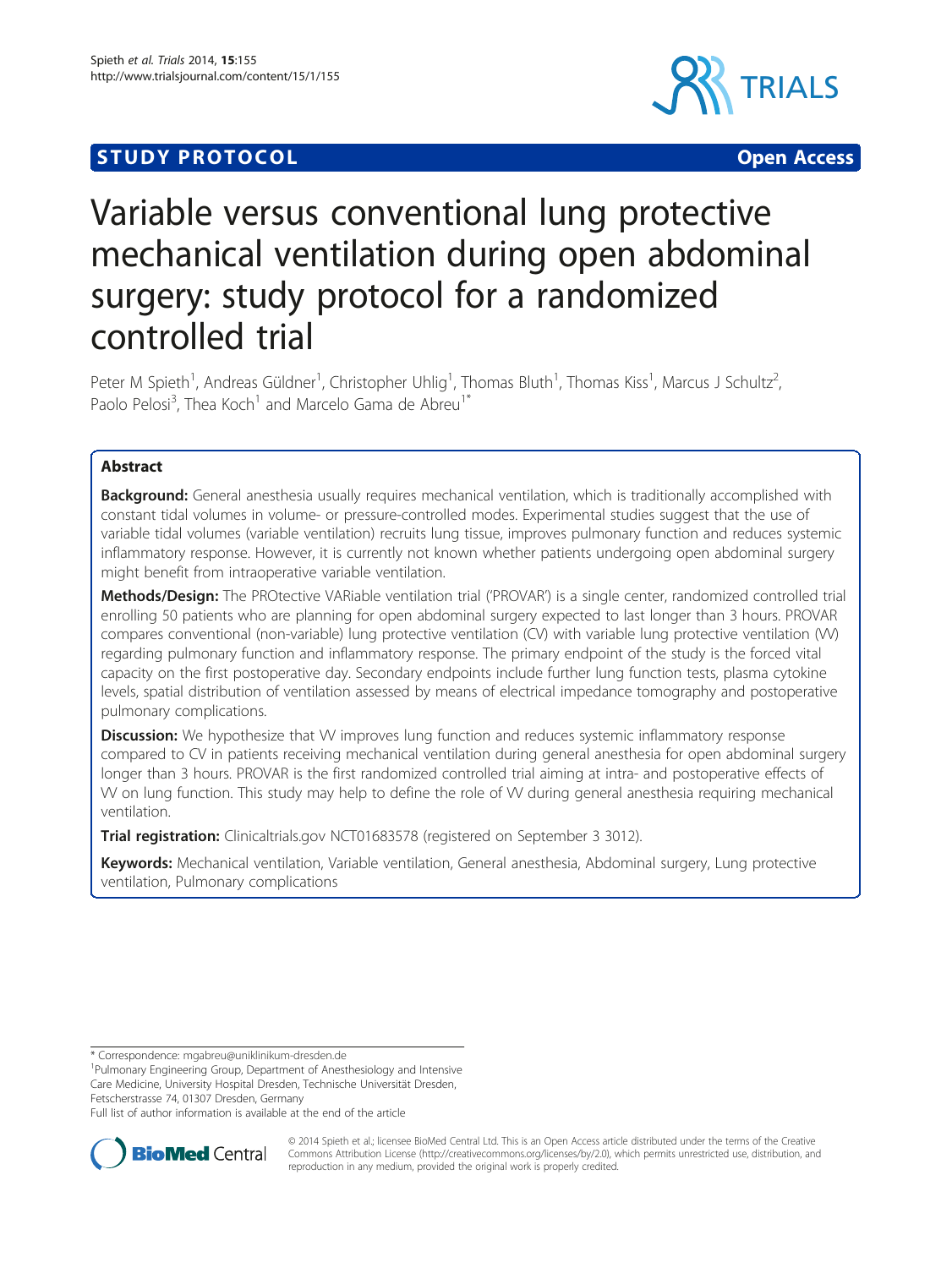#### Background

General anesthesia promotes pulmonary atelectasis [\[1](#page-5-0)] and this effect is further enhanced during open abdominal surgery [\[2](#page-5-0)], mainly due to the use of muscle paralysis. Indeed, with relaxation of the diaphragm, the intra-abdominal pressure is transmitted to the intrathoracic cavity, promoting compression of the lung parenchyma and resulting in more atelectasis. Atelectasis and the decrease in pulmonary gas volume can persist during the postoperative period. It has been shown that forced vital capacity (FVC) and other variables of lung function are reduced for up to three hours postoperatively compared to pre-operative values [[3\]](#page-5-0). It has been shown that noninfectious pulmonary complications like atelectasis or pleural effusions may favor the development of pneumonia [\[4](#page-5-0)], and increased bacterial translocation has been found from atelectatic lung regions [[5\]](#page-5-0). The presence of atelectasis may promote the development of ventilator-associated lung injury due to cyclic collapse and re-opening of atelectatic lung regions [[6](#page-5-0)]. Consequently, atelectasis formation is associated with increased length of stay in the recovery room and also with increased admission to the intensive care unit [[7,8](#page-5-0)].

The application of positive end-expiratory airway pressure (PEEP) combined with lung recruitment maneuvers has been shown to reduce atelectasis and improve lung function [[9,10](#page-5-0)]. However, recruitment maneuvers and high levels of PEEP carry the risk of barotrauma and deterioration of hemodynamics, and do not represent standard of practice in general anesthesia.

Recent data suggest that variable ventilation may improve lung function without causing structural damage to the lungs or increasing pulmonary inflammatory response in the experimental [[11](#page-5-0)] and clinical setting [\[12\]](#page-5-0). One important mode of action of variable ventilation is the recruitment of previously collapsed lung areas. Variable ventilation is not only able to induce lung recruitment [[13](#page-5-0)], but also to keep alveoli open once they are recruited [[14](#page-5-0)]. This mechanism is of special importance in the presence of low or moderate settings of positive end-expiratory pressure, as planned in the presented trial. Variable ventilation mimics some aspects of the physiological ventilation pattern of healthy, spontaneously breathing individuals, but so far it is not known if variable ventilation is able to improve postoperative pulmonary function and reduce systemic pro-inflammatory response after surgery.

Recently, it has been demonstrated that a lung protective ventilation approach for general anesthesia can improve lung function and decrease postoperative pulmonary complications after open abdominal surgery [\[9\]](#page-5-0). The PROtective VARiable ventilation trial ('PROVAR') compares conventional (non-variable) lung protective ventilation (CV) and variable lung protective ventilation (VV) regarding pulmonary function and systemic inflammatory response. We hypothesized that VV improves lung function,

redistributes ventilation toward gravity-dependent lung areas and reduces systemic inflammatory response compared to CV during controlled mechanical ventilation without spontaneous breathing activity in patients planned for open abdominal surgery expected to be longer than 3 hours.

#### Methods/Design

#### Objectives and design

PROVAR is an investigator-initiated, single center, randomized controlled, two-arm trial comparing CV and VV in patients receiving mechanical ventilation during general anesthesia for open abdominal surgery.

The study protocol is approved by the institutional review board of the Medical Faculty and the University Hospital Dresden, Germany (EK 174052011) and has been registered at clinicaltrials.gov (NCT01683578). PROVAR is conducted in accordance with the Declaration of Helsinki and the principles of good clinical practice.

PROVAR tests the hypothesis that intraoperative VV is associated with improved pulmonary function and reduced systemic inflammatory response compared to CV in patients planned for open abdominal surgery. Primary endpoint is the FVC on the first postoperative day. Secondary endpoints are plasma concentrations of interleukin (IL)-6, IL-8 and tumor necrosis factor alpha (TNF-α); partial pressure of oxygen in capillary blood  $(PCO<sub>2</sub>)$  on the first postoperative day; peak expiratory flow (PEF) on the first postoperative day; forced expiratory volume in the first second  $(FEV_1)$  on the first postoperative day; oxygenation (PaO<sub>2</sub>/F<sub>I</sub>O<sub>2</sub>) during surgery; changes of spatial distribution of ventilation measured by electrical impedance tomography (EIT); amount of atelectasis measured with magnetic resonance imaging (MRI) on the first postoperative day; and occurrence of postoperative pulmonary complications defined by the modified clinical pulmonary infection score (mCPIS) [\[9\]](#page-5-0). Figure [1](#page-2-0) shows the CONSORT diagram of PROVAR.

#### Screening, enrollment, randomization and blinding

Investigators screen consecutive patients planned for open abdominal surgery with an expected duration >3 h at the University Hospital Dresden, Germany during regular anesthesiological preoperative evaluations. The screening started in September 2012, and a recruitment time of 24 months has been defined based on the incidence of major abdominal surgery and patient characteristics at our hospital. Demographic data of screened patients are recorded regardless of whether they meet the enrollment criteria. Informed consent is obtained from all patients prior to surgery. All screened patients are reviewed with respect to inclusion and exclusion criteria as summarized in Table [1.](#page-2-0)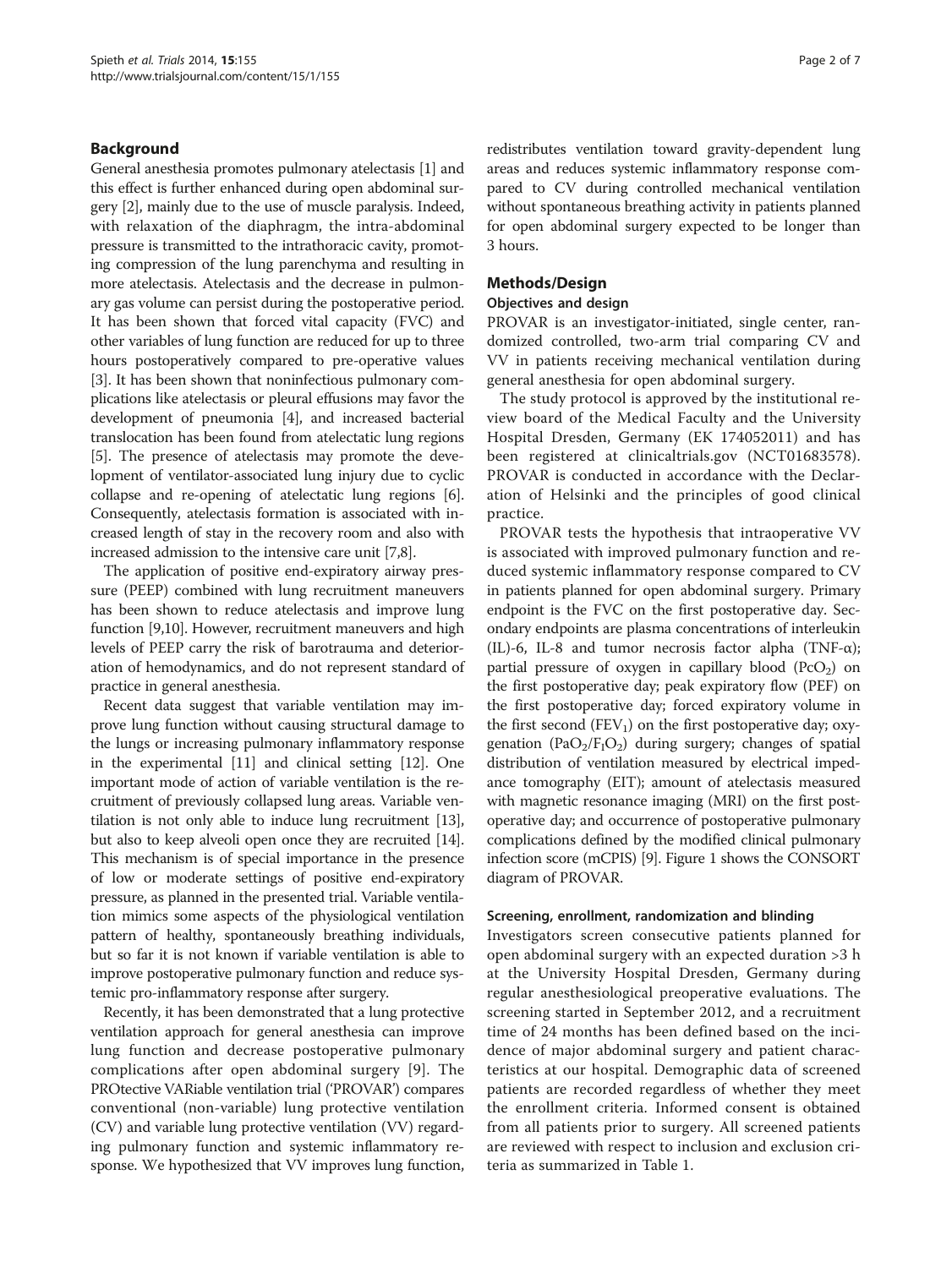<span id="page-2-0"></span>

Randomization is performed by random block randomization with fixed 1:1 randomization ratios within blocks of  $2 \times 10$ ,  $3 \times 6$  and  $3 \times 4$  patients using closed envelopes.

Blinding is achieved by means of a modified triple blind design with the patients and postoperative investigators blinded to the treatment and the intraoperative investigator blinded to the pre- and postoperative measurements.

#### Intervention

After randomization, patients will be ventilated either with CV or VV, respectively. Both modes are performed with the same ventilator (EVITA XL4Lab, Dräger Medical, Lübeck, Germany) in a volume-controlled mode with a fraction of inspired oxygen  $(F_1O_2)$  of 0.35, PEEP of 5 cmH<sub>2</sub>O, tidal volumes  $(V_T)$  of 8 ml/kg and an I:E ratio of 1:1. Respiratory rate is adjusted to achieve normocapnia (4.6 to 6.0 kPa). While  $V_T$  is kept constant during CV, it varies randomly on a breath-by-breath basis during VV. In VV, the mean  $V_T$  is kept at 8 ml/kg, and the distribution of values follows a Gaussian distribution with coefficient of variation at 30%, as described by our group in detail elsewhere [[11\]](#page-5-0). Such mechanical ventilation mode is accomplished by computer remote control of the ventilator, which is allowed by the manufacturer for clinical use. Table [2](#page-3-0) shows the ventilator settings. In case of desaturation  $(SpO<sub>2</sub> < 94\%$  for more than one minute) a standardized rescue maneuver is implemented in the protocol. After exclusion of nonventilatory causes, the following

#### Table 1 Inclusion and exclusion criteria for the PROVAR trial

| <b>Inclusion</b>                                                                      | <b>Exclusion</b>                                                                                                                       |
|---------------------------------------------------------------------------------------|----------------------------------------------------------------------------------------------------------------------------------------|
| Patients scheduled for elective open abdominal surgery<br>with expected duration >3 h | Chronic lung disease, except COPD GOLD stage I and II and untreated bronchial asthma                                                   |
| ASA class 2 and 3                                                                     | Body mass index >40                                                                                                                    |
| Expected extubation in the OR                                                         | Hypersensitivity or allergy against one of the drugs administered during the study or<br>against drugs with similar chemical structure |
| Informed consent to participate in the study signed by<br>the patient                 | Participation of the patient in another clinical trial within the last 4 weeks                                                         |
|                                                                                       | History of substance abuse or any other mental status possibly affecting informed<br>consent                                           |
|                                                                                       | Pregnancy or breastfeeding                                                                                                             |
|                                                                                       | Women in an age range of possible pregnancy if not:                                                                                    |
|                                                                                       | • Postmenopausal (12 months of amenorrhea or 6 months of amenorrheawith serum<br>$FSH > 40$ $ U/m $                                    |
|                                                                                       | • Postoperative (6 weeks after bilateral ovariectomy with or without hysterectomy)                                                     |
|                                                                                       | • Regular and correct use of contraceptives with failure rate of $<$ 1% per year                                                       |
|                                                                                       | • Sexual inactivity                                                                                                                    |
|                                                                                       | • Vasectomy of sexual partner                                                                                                          |
|                                                                                       | Suspected low patient compliance                                                                                                       |
|                                                                                       | Contraindication for MRI exams                                                                                                         |
|                                                                                       | Mechanical ventilation within the last 30 days                                                                                         |

ASA, American Society of Anesthesiologists; OR, operating room; COPD, chronic obstructive pulmonary disease; GOLD, global initiative for chronic obstructive lung disease; FSH, follicle-stimulating hormone; MRI, magnetic resonance imaging.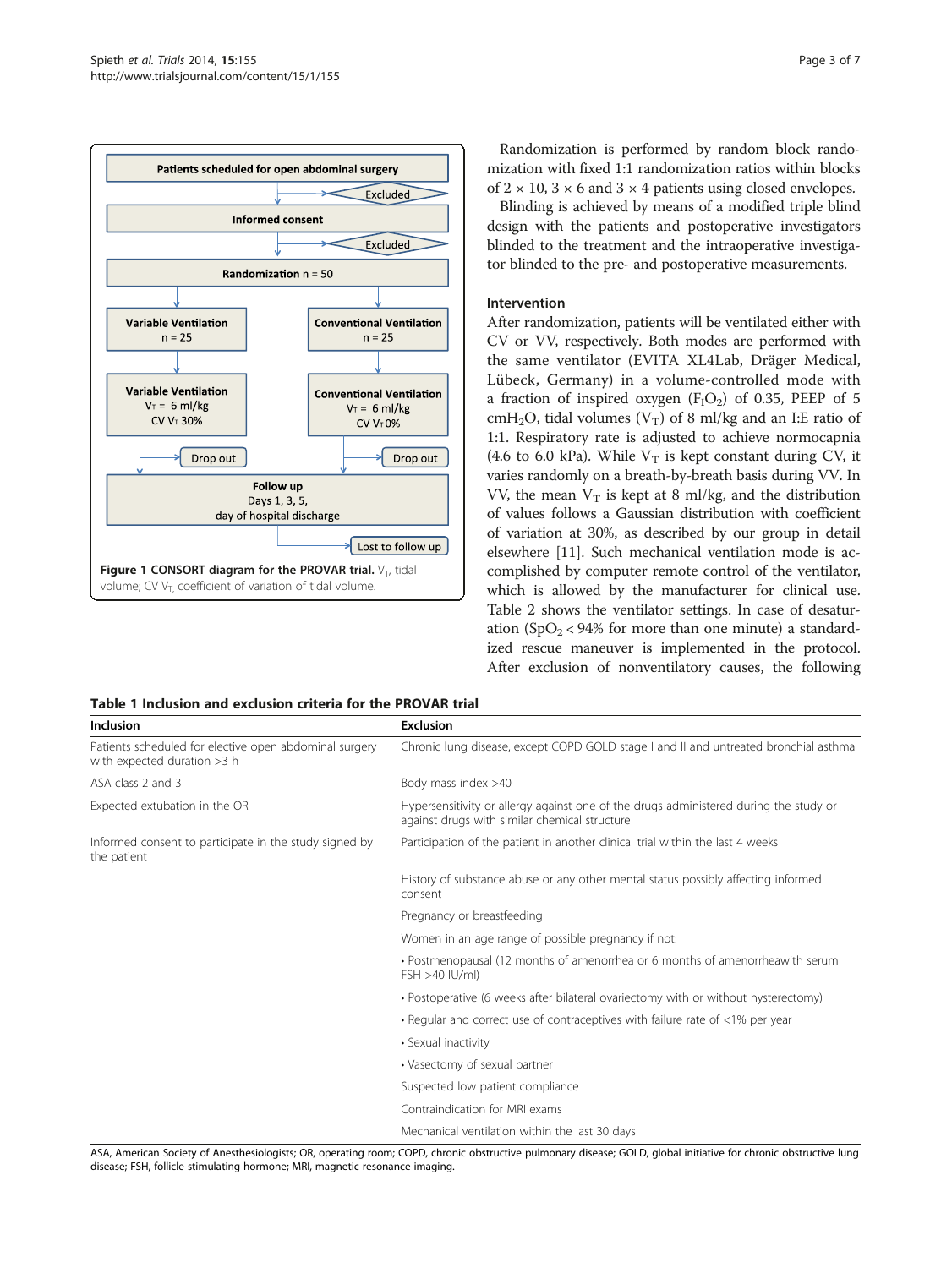|                  | <b>Conventional ventilation</b>               | Variable ventilation                                                       |
|------------------|-----------------------------------------------|----------------------------------------------------------------------------|
| $F_1O_2$         | 0.35                                          | 0.35                                                                       |
| <b>PEEP</b>      | 5 cm $H2O$                                    | 5 $cmH2O$                                                                  |
| $V_T$            | 8 ml/kg                                       | Mean value of 8 ml/kg, breath by breath variability with a CV $V_T$ of 30% |
| <b>RR</b>        | Adjusted according normocapnia (4.6-6.0 kPa)  | Adjusted according normocapnia (4.6 to 6.0 kPa)                            |
| I:E              | 1:1                                           | 1:1                                                                        |
| <b>Flow</b>      | 30 L/min, adjusted in case of flow limitation | 30 L/min, adjusted in case of flow limitation                              |
| $P_{\text{max}}$ | 40 cmH <sub>2</sub> O                         | 40 $cmH2O$                                                                 |

<span id="page-3-0"></span>Table 2 Intraoperative ventilator settings for the PROVAR trial

F<sub>I</sub>O<sub>2,</sub> fraction of inspired oxygen; PEEP, positive end-expiratory pressure; V<sub>T</sub>, tidal volume; RR, respiratory rate; I:E, ratio of inspiratory to expiratory time; Flow, air flow; P<sub>max</sub>, maximum of inspiratory pressure; CV V<sub>T</sub>, coefficient of variation of tidal volume.

interventions will be consecutively performed: 1) a stepwise increase of  $F_1O_2$  in steps of 10% up to 100%; 2) a stepwise increase of PEEP in steps of  $1 \text{ cm}H_2O$  up to 12 cmH<sub>2</sub>O; and 3) a recruitment maneuver with  $P_{\text{aw}}$  40 cmH<sub>2</sub>O for 20s. In case of malfunction or technical problems with the remote computer control during VV, the computer will be disconnected and the ventilator will be switched back to CV. In case of any ventilatory or other medical problems, interventions will be performed based on the discretion of the anesthesiologist in charge of the patient according to clinical standards and will be documented in the case report form accordingly.

#### Time course of interventions/study protocol

At day 0 (visit 1), informed consent is obtained, demographic data are recorded and spirometry, EIT measurements and capillary blood gas analysis performed to retrieve baseline data. Additionally, potentially fertile female patients are submitted to a pregnancy test.

Visit 2 is performed on the day of surgery. A preoperative MRI of the lungs is performed prior to premedication. Preparation for anesthesia and surgery is done according to standard of care. Anesthesia induction and maintenance is standardized according to the following protocol: all weight-derived calculations are based on ideal body weight defined as 50 or 45.5 (male or female, respectively)  $+0.91$ <sup>\*</sup> (height - 152.4): Anesthesia induction is performed with continuous infusion of 0.5 μg/kg/h remifentanil and a bolus of 1 to 2 mg/kg propofol. Neuromuscular blockade to facilitate endotracheal intubation is achieved by bolus administration of 0.2 mg/kg cisatracurium. Maintenance of anesthesia is monitored by bispectral index (BIS level 40 to 60) and is achieved by continuous infusion of 5 mg/kg/h propofol, 0.2 to 0.3 μg/kg/h remifentanil and 0.09 mg/kg/h cisatracurium. Neuromuscular blockade is checked hourly by muscle relaxometry using the train of four ratio aiming at values of 0 to 1. During induction of anesthesia, an electrolyte solution is administered at a rate of 500 ml/h and reduced thereafter to a maintenance rate of 300 ml/h. Noradrenaline can be infused if necessary to ensure mean arterial blood pressure levels >60 mmHg. After induction and prior to the start of surgery, postinduction measurements are performed and patients are then randomly assigned to mechanical ventilation with CV or VV. EIT measurements and blood plasma samples are obtained postinduction, as well as after surgical wound closure (postclosure) before the end of anesthesia. Arterial blood gases are measured hourly throughout surgery and hemodynamics, as well as spirometric data, are recorded from the monitoring system and the ventilator, respectively. Amounts of infused drugs and fluids, as well as blood loss and urine output, are recorded. Visit 3 takes place on the first postoperative day. Spirometry, lung MRI, EIT, plasma blood sampling and capillary gasometry are performed, and adverse, as well as severe adverse, events (AEs, SAEs) are recorded.

Visit 4 is performed on the third postoperative day. Spirometry, EIT, plasma blood sampling and capillary gasometry are obtained, and AEs and SAEs recorded.

Visit 5 takes place on the fifth postoperative day and includes spirometry, EIT, plasma blood sampling and capillary gasometry. AEs and SAEs will be recorded.

Visit 6 represents the final examination before hospital discharge. Spirometry, EIT, plasma blood sampling and capillary gasometry will be measured, and AEs and SAEs will be recorded.

#### Technical aspects

For electrical impedance tomography (EIT), a Pulmo-Vista® 500 (Dräger Medical, Lübeck, Germany) will be used. Files will be acquired over 2 min, with a frame rate of 20 Frames/s. Distribution of ventilation across the ventral-dorsal gradient will be determined from relative changes in electrical impedance as described elsewhere [[15\]](#page-5-0). Briefly, images of the EIT device containing 32 × 32 pixels will be recorded at a rate of 20 frames/s during 2 min for offline analysis. Using a dedicated routine (EITa!), the highest and lowest limits of the area containing changes in the impedance (region of interest (ROI)) will be determined. The ROI will be divided into three zones with equal heights (ventral, central and dorsal) and the relative changes in impedance will be computed.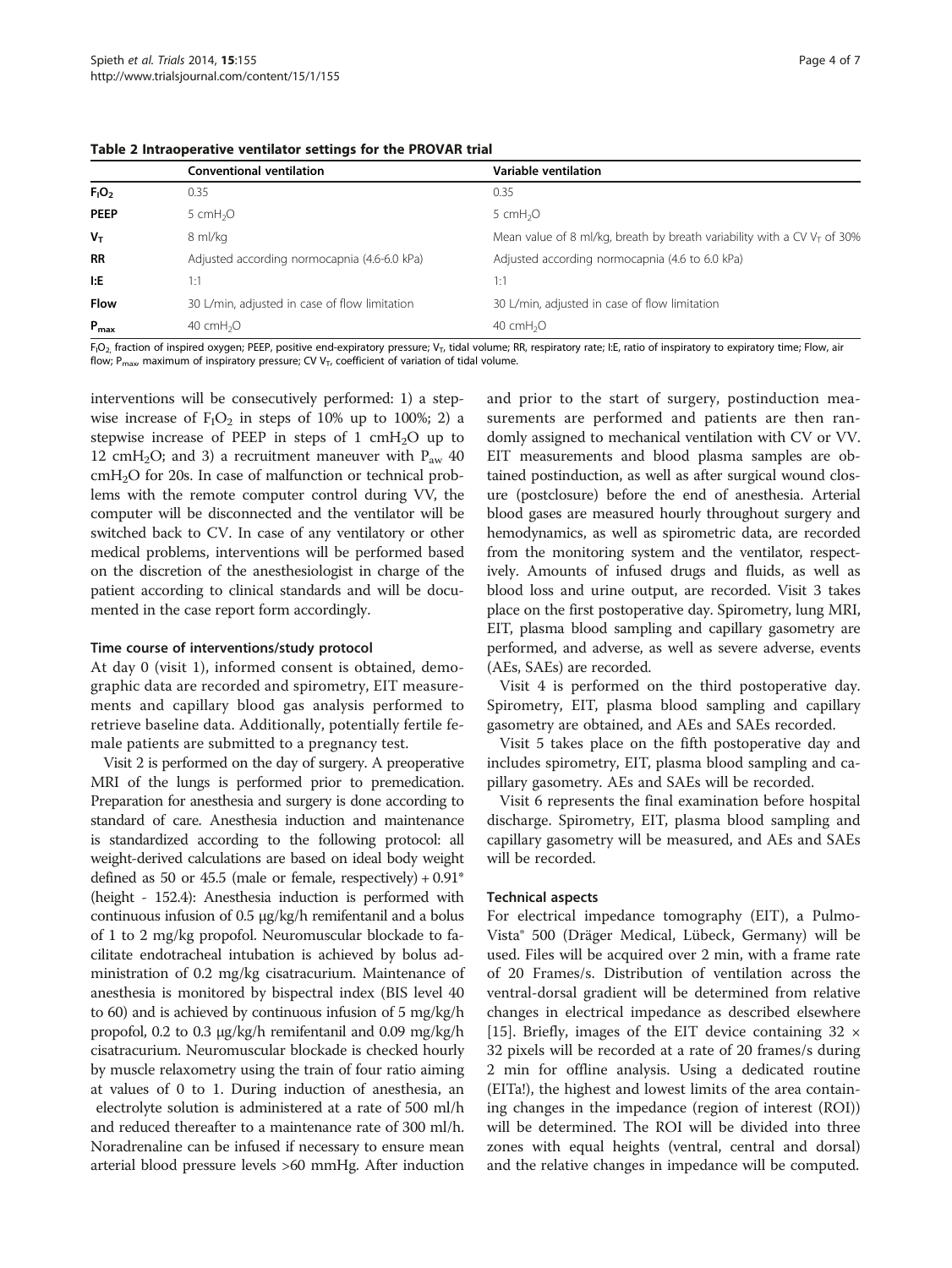Magnetic resonance imaging (MRI) will be performed preoperatively and at the first postoperative day. Native MRI sequences using T2 (HASTE:  $TR/TE = 1000$  ms/98 ms; 360 ms per slice) and T1 (VIBE:  $TR/TE = 5$  ms/2 ms; 12 s per volume  $\times$  2) will be obtained during inspiratory breath hold. A radiologist blinded to the study groups will manually measure thickness of atelectasis and pleural effusions. Volumetric measurements of aerated and nonaerated lung tissue will be performed using manual segmentation and volumetric measurements using the OsiriX software package.

#### Study dropouts

Participation in the trial is voluntary. A subject has the right to withdraw from the study at any time for any reason without any consequences for further medical treatment. Furthermore, both investigators, intraoperative as well as postoperative, have the right to terminate the participation of any subject at any time during the part of the study they are responsible for if the investigator deems it in the participant's best interest. The reasons and circumstances for study discontinuation will be documented in the Case Report Form (CRF). All data are analyzed based on the intention-to-treat (ITT) principle.

#### **Statistics**

Sample size calculation was based on a previous study using FVC as a measure of postoperative pulmonary function following general anesthesia [\[3\]](#page-5-0). In the present study, effect size was estimated as 1.086, alpha was defined as 0.05 and power as 0.95. Using a two-tailed Mann–Whitney-Utest, sample size calculation yielded 25 patients per group. Analysis was performed using GPower (Software Version 3.1.3, University of Düsseldorf, Germany).

Exploratory analysis will include mean and standard deviation for normally distributed variables. Non-normally distributed variables will be expressed by their medians and interquartile ranges. Categorical variables will be expressed as n (%). Parametrical or non-parametrical tests will be used as appropriate to analyze the data.  $P$  values for multiple comparisons will be adjusted according to the Bonferroni procedure.

In case of loss to follow-up or consent withdrawal from the trial, the causes will be reported. ITT and per protocol (PP) analysis will be conducted. For the intention-to-treat analysis, data will be processed for all trial patients in the groups in which they were randomized. The PP analysis will be performed as a secondary analysis if there are a considerable number of patients who do not receive study therapy or are lost to outcome assessment. Missing data will be handled by means of the last observation carried forward method.

#### Study organization

All serious adverse events and all unexpected and related or possibly related adverse events will be reported to the internal review board of the Medical Faculty and the University Hospital Dresden. Regular checks for plausibility and protocol adherence will be done according to good clinical practice (GCP) guidelines. Two independent experts in the field that are not part of the study group serve on the study's data safety and monitoring board (DSMB) to ensure adherence to the study protocol, quality of data collection and processing as well as safety issues related to the study.

#### **Discussion**

The concept of VV has been extensively studied in recent years. A growing body of experimental evidence suggests the beneficial effects of variable ventilatory modes mimicking physiological variability of the respiratory system [[11,13](#page-5-0)[,16,17](#page-6-0)]. After the introduction of variable pressuresupport ventilation (noisy PSV) by our group in 2008 [[18](#page-6-0)], we could demonstrate that the beneficial effects of VV are not only limited to controlled mechanical ventilation but can also be applied during assisted spontaneous breathing [[15](#page-5-0)[,19](#page-6-0)]. Comparing biological variable ventilation and random (noisy) variability using equal amounts of variability, it has been demonstrated that both respiratory patterns yielded comparable effects on lung function. The authors conclude that the amount, but not the pattern, of respiratory variability is crucial for the success of VV [[20](#page-6-0)]. It is worth noting that the variability administered during VV in this study is closely related to the physiological variability of the respiratory system [\[11](#page-5-0)[,21,22](#page-6-0)] and has been found to be superior to higher or lower levels of variability in previous experimental studies [\[23\]](#page-6-0).

Several mechanisms have been proposed to explain the beneficial effects of VV: 1) the *de novo* synthesis of surfactant proteins seems to be enhanced during VV [\[24,25](#page-6-0)]; 2) VV seems to recruit previously closed alveolar units [[14](#page-5-0)[,26](#page-6-0)]; 3) the concept of stochastic resonance may explain improvements in respiratory mechanics [[17](#page-6-0)]; and 4) the beneficial effects on gas exchange may be explained by improved ventilation/perfusion matching [\[18,27](#page-6-0)].

In the only clinical trial performed with VV in patients undergoing general surgery so far, Boker and colleagues could demonstrate that biological variable ventilation improves gas exchange and respiratory mechanics compared to CV in patients undergoing abdominal aortic aneurysm repair [[12](#page-5-0)]. Their results were confirmed by a small pilot study in eight critically ill patients [\[28\]](#page-6-0). The PROVAR study aims at closing the gap between preclinical data and initial clinical application by providing new insights into the perioperative physiological changes due to different intraoperative mechanical ventilation modalities.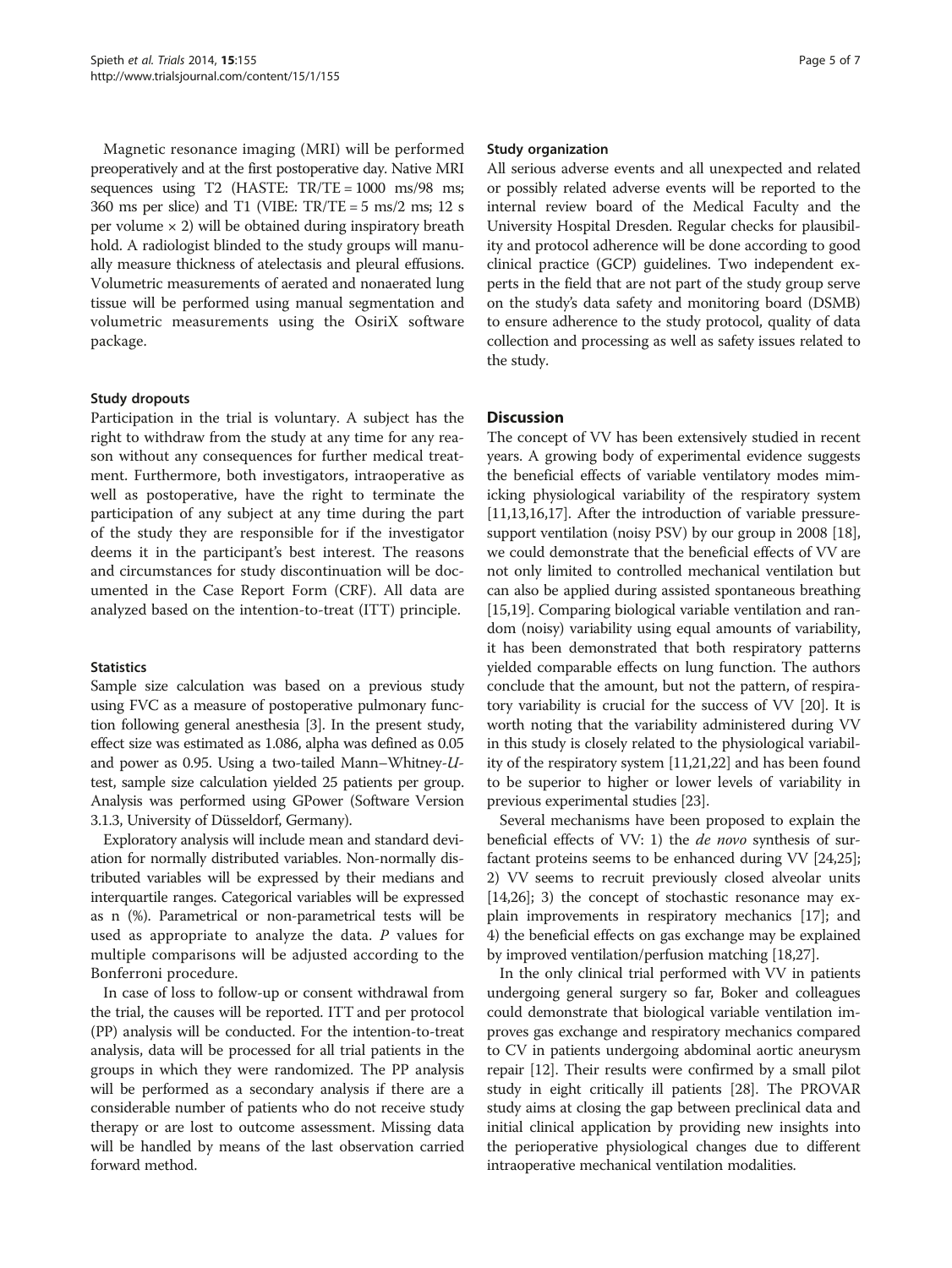<span id="page-5-0"></span>This study protocol has several limitations that need to be addressed:

- 1. The duration of mechanical ventilation may be different across patients due to different lengths of surgery.
- 2. As part of the clinical routine some patients will receive thoracic epidural anesthesia, whereas others who have contraindications will not; therefore, thoracic epidural anesthesia will be implemented as a covariate in the statistical analysis.
- 3. Generalizability of the study results is critical since until today there is no commercially available ventilator or anesthesia machine able to perform VV.
- 4. The anesthesiologist in charge of the intraoperative part of the study cannot be blinded to the ventilator mode; we therefore decided to split personnel for intra- and perioperative analysis in order to have at least the perioperative staff blinded to the ventilator mode.

In conclusion, PROVAR is the first randomized controlled trial aiming at intra- and postoperative effects of VV on lung function. This study may help to define the role of VV during general anesthesia requiring mechanical ventilation.

#### Trial status

Enrollment has begun.

#### Abbreviations

AE: adverse event; CRF: case report form; CV: conventional lung protective ventilation; DMSB: Data Safety and Monitoring Board; EIT: electrical impedance tomography; FEV<sub>1</sub>: forced expiratory volume in the first second; FVC: forced vital capacity; GCP: good clinical practice; IL: interleukin; ITT: intention to treat; mCPIS: modified clinical pulmonary infection score; MRI: magnetic resonance imaging; PaO<sub>2</sub>/F<sub>I</sub>O<sub>2</sub>: ratio of arterial partial pressure of oxygen and inspired oxygen fraction; PcO<sub>2</sub>: partial pressure of oxygen in capillary blood; PEEP: positive end-expiratory airway pressure; PEF: peak expiratory flow; PP: per protocol; PROVAR: The PROtective VARiable ventilation trial; SAE: severe adverse event; TNF-α: tumor necrosis factor alpha; VV: variable lung protective ventilation..

#### Competing interests

Drs. Spieth, Koch and Gama de Abreu were granted three patents on variable ventilation.

#### Authors' contributions

PMS participated in the design of the study, drafted the manuscript and serves as the study coordinator. AG participated in the design of the study and drafted the manuscript. CU drafted the manuscript. TB drafted the manuscript. TK drafted the manuscript. MJS participated in the design of the study and drafted the manuscript. PP participated in the design of the study and drafted the manuscript. TK participated in the design of the study and drafted the manuscript. MGA participated in the design of the study, drafted the manuscript and serves as the principal investigator. All authors read and approved the final manuscript.

#### Acknowledgements

Dr. Benedikt Pannen, Düsseldorf, Germany and Dr. Alsparlan Turan, Cleveland, OH, USA serve as independent experts on the Data Safety and Monitoring Board of this study.

Dräger Medical kindly provided an EVITA XL 4Lab ventilator. This study is supported by departmental funding of the Department of Anesthesiology and Intensive Care Therapy, University Hospital Dresden, Germany.

#### Author details

<sup>1</sup>Pulmonary Engineering Group, Department of Anesthesiology and Intensive Care Medicine, University Hospital Dresden, Technische Universität Dresden, Fetscherstrasse 74, 01307 Dresden, Germany. <sup>2</sup>Department of Intensive Care Medicine, Academic Medical Center at the University of Amsterdam, Meidbergdreef 9, 1105 AZ Amsterdam, The Netherlands. <sup>3</sup>IRCCS AOU San Martino-IST, Department of Surgical Sciences and Integrated Diagnostics, University of Genoa, Largo Roseanna Benzi 8, 16132 Genoa, Italy.

#### Received: 29 July 2013 Accepted: 17 April 2014 Published: 2 May 2014

#### References

- Hedenstierna G, Tokics L, Strandberg A, Lundquist H, Brismar B: Correlation of gas exchange impairment to development of atelectasis during anaesthesia and muscle paralysis. Acta Anaesthesiol Scand 1986, 30:183–191.
- 2. Xue FS, Li BW, Zhang GS, Liao X, Zhang YM, Liu JH, An G, Luo LK: The influence of surgical sites on early postoperative hypoxemia in adults undergoing elective surgery. Anesth Analg 1999, 88:213–219.
- 3. von Ungern-Sternberg BS, Regli A, Reber A, Schneider MC: Comparison of perioperative spirometric data following spinal or general anaesthesia in normal-weight and overweight gynaecological patients. Acta Anaesthesiol Scand 2005, 49:940–948.
- 4. Golfieri R, Giampalma E, Morselli Labate AM, D' Arienzo P, Jovine E, Grazi GL, Mazziotti A, Maffei M, Muzzi C, Tancioni S, Sama C, Cavallari A, Gavelli G: Pulmonary complications of liver transplantation: radiological appearance and statistical evaluation of risk factors in 300 cases. Eur Radiol 2000, 10:1169–1183.
- 5. van Kaam AH, Lachmann RA, Herting E, De Jaegere A, van Iwaarden F, Noorduyn LA, Kok JH, Haitsma JJ, Lachmann B: Reducing atelectasis attenuates bacterial growth and translocation in experimental pneumonia. Am J Respir Crit Care Med 2004, 169:1046–1053.
- 6. Pelosi P, Rocco PR: Airway closure: the silent killer of peripheral airways. Crit Care 2007, 11:114.
- 7. Rosenberg J, Rasmussen V, von Jessen F, Ullstad T, Kehlet H: Late postoperative episodic and constant hypoxaemia and associated ECG abnormalities. Br J Anaesth 1990, 65:684–691.
- 8. Gill NP, Wright B, Reilly CS: Relationship between hypoxaemic and cardiac ischaemic events in the perioperative period. Br J Anaesth 1992, 68:471–473.
- 9. Severgnini P, Selmo G, Lanza C, Chiesa A, Frigerio A, Bacuzzi A, Dionigi G, Novario R, Gregoretti C, de Abreu MG, Schultz MJ, Jaber S, Futier E, Chiaranda M, Pelosi P: Protective mechanical ventilation during general anesthesia for open abdominal surgery improves postoperative pulmonary function. Anesthesiology 2013, 118:1307–1321.
- 10. Tokics L, Hedenstierna G, Strandberg A, Brismar B, Lundquist H: Lung collapse and gas exchange during general anesthesia: effects of spontaneous breathing, muscle paralysis, and positive end-expiratory pressure. Anesthesiology 1987, 66:157–167.
- 11. Spieth PM, Carvalho AR, Pelosi P, Hoehn C, Meissner C, Kasper M, Hubler M, von Neindorff M, Dassow C, Barrenschee M, Uhlig S, Koch T, Gama de Abreu M: Variable tidal volumes improve lung protective ventilation strategies in experimental lung injury. Am J Respir Crit Care Med 2009, 179:684–693.
- 12. Boker A, Haberman CJ, Girling L, Guzman RP, Louridas G, Tanner JR, Cheang M, Maycher BW, Bell DD, Doak GJ: Variable ventilation improves perioperative lung function in patients undergoing abdominal aortic aneurysmectomy. Anesthesiology 2004, 100:608–616.
- 13. Mutch WA, Harms S, Ruth Graham M, Kowalski SE, Girling LG, Lefevre GR: Biologically variable or naturally noisy mechanical ventilation recruits atelectatic lung. Am J Respir Crit Care Med 2000, 162:319–323.
- 14. Bellardine CL, Hoffman AM, Tsai L, Ingenito EP, Arold SP, Lutchen KR, Suki B: Comparison of variable and conventional ventilation in a sheep saline lavage lung injury model. Crit Care Med 2006, 34:439–445.
- 15. Spieth PM, Guldner A, Beda A, Carvalho N, Nowack T, Krause A, Rentzsch I, Suchantke S, Thal SC, Engelhard K, Kasper M, Koch T, Pelosi P, Gama de